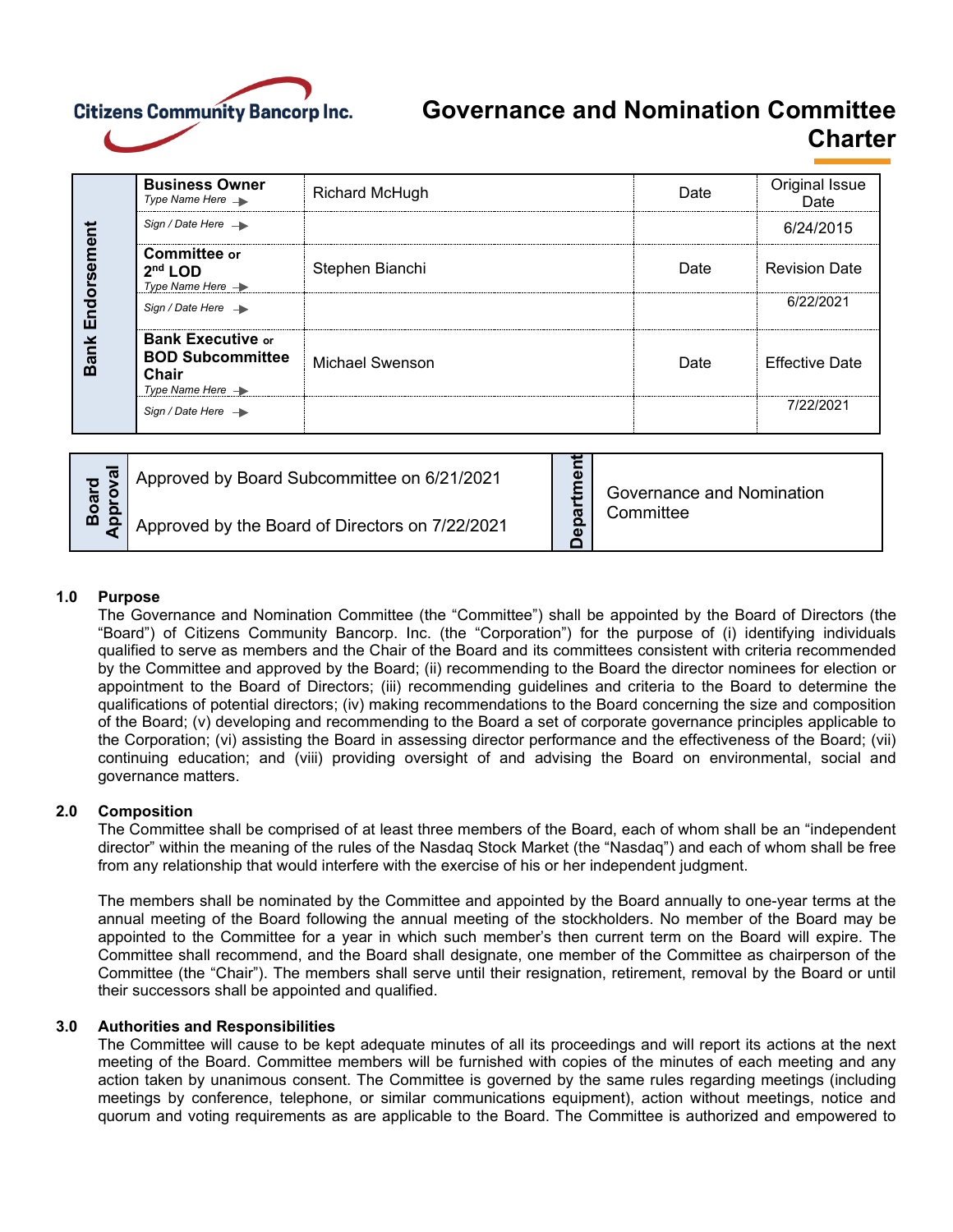adopt its own rules of procedure not inconsistent with (a) any provision of this Charter, (b) any provision of the Bylaws of the Corporation; or, (c) the laws of its jurisdiction of incorporation.

The Committee may request that any directors, officers or employees of the Corporation, or other persons whose advice and counsel are sought by the Committee, attend any meeting of the Committee to provide such pertinent information as the Committee requests.

The Committee shall have the following responsibilities.

With respect to director nominations and committee membership:

- 3.1 Recommend to the Board the appropriate size and composition of the Board and assist in identifying, interviewing and recruiting candidates for the Board.
- 3.2 Maintain, periodically review and update (subject to Board approval) a set of criteria for Board membership that includes, among other things: business experience, education, integrity and reputation, independence, conflicts of interest, diversity, age, number of other directorships and commitments (including charitable obligations), tenure on the Board, attendance at Board and committee meetings, stock ownership, specialized knowledge (such as an understanding of banking, accounting, marketing, finance, regulation and public policy) and a commitment to the Corporation's communities and shared values, as well as overall experience in the context of the needs of the Board as a whole.
- 3.3 Recommend candidates (including incumbents) for election and appointment to the Board, subject to the provisions set forth in the Corporation's Charter and Bylaws relating to the nomination or appointment of directors and consistent with the criteria for Board membership recommended by the Committee and approved by the Board. As part of this process, the Committee shall formally review each director's continuation on the Board every three years. As part of its formal review of directors, the Committee shall consider all factors which it deems appropriate, including director performance, any other directorships held by the director, whether the director undertook continuing director education and any other criteria approved by the Board.
- 3.4 Review nominations submitted by stockholders, which have been addressed to the corporate secretary and which comply with the requirements of the Charter and the Bylaws. Nominations from stockholders will be considered and evaluated using the same criteria as all other nominations.
- 3.5 Annually recommend to the Board committees and committee structure, committee members and committee chairs on all committees of the Board; recommend committee members to fill vacancies on committees, as necessary.
- 3.6 Review and assess the independence of directors and committee members.
- 3.7 Recommend performance criteria and annual evaluation for the Board and its committees, and oversee the review of the procedures, the effectiveness and the performance of management, the Board, Board committees and individual directors.
- 3.8 Develop and oversee the Corporation's orientation program for new directors and continuing education programs for current directors, and periodically review these programs and update them as necessary.

With respect to disclosure matters:

3.9 Review and discuss as appropriate with management the Corporation's disclosures relating to director independence, governance and director nomination matters and, based on such review and discussion, determine whether to recommend to the Board that such disclosures be disclosed in the Corporation's Annual Report on Form 10-K or annual proxy statement filed with the SEC, as applicable.